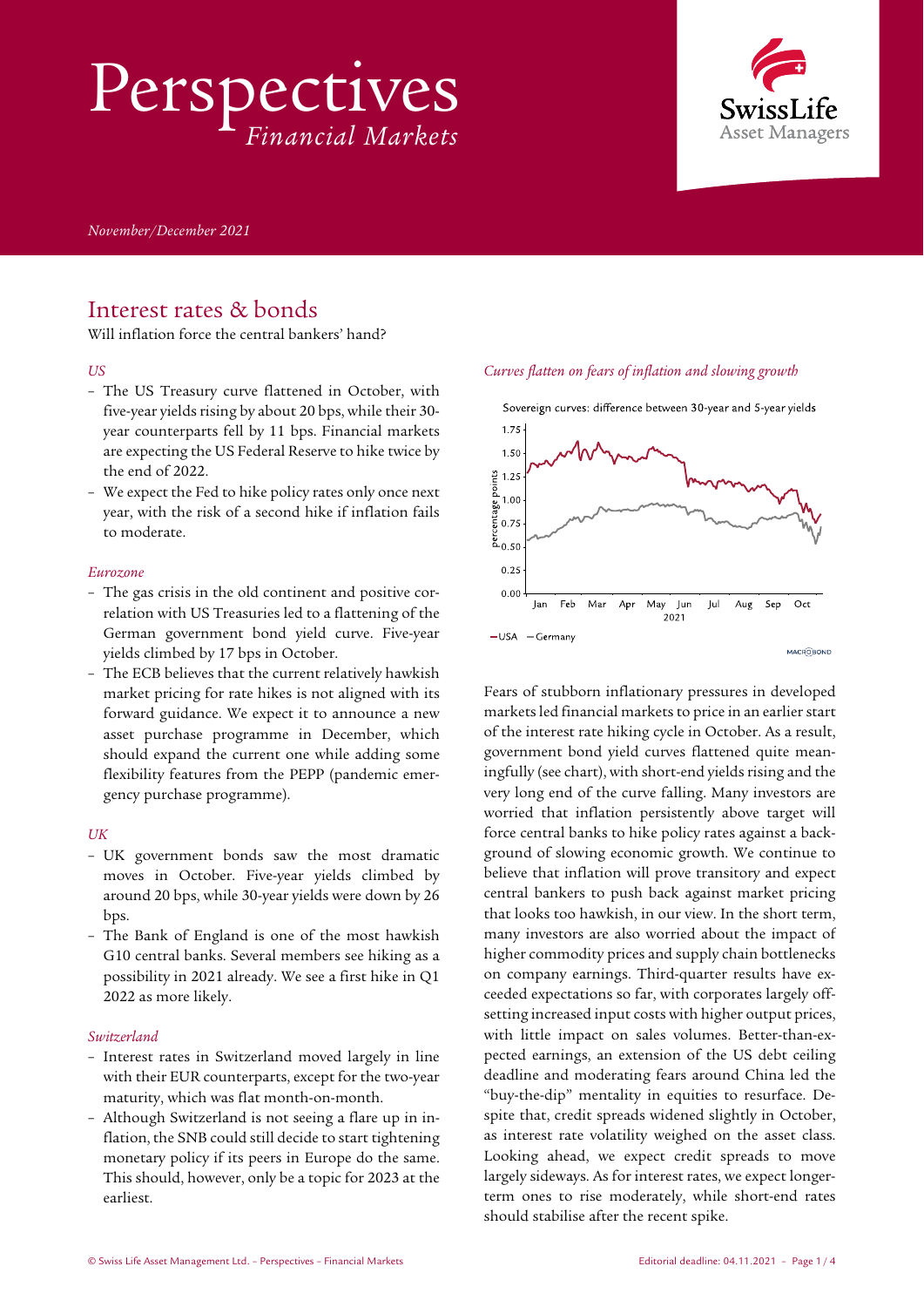# **Equities**

All losses from September recovered

#### *US*

- The S&P 500 Index was up 7.1% in October and finished the month on an all-time high, slightly above 4600. The US market outperformed the other markets by 2-3% due to the extraordinary performance of large technology companies. Year-to-date, the performance is now about 25%.
- The US earnings season started with excellent results. Third-quarter earnings are up 37% and revenues 16% year-on-year. Earnings growth is almost 10% higher than expected a month ago and more than 80% of the companies exceeded expectations.

#### *Eurozone*

- The market was up 4.7% in October, while the yearto-date performance is now 21%.
- The European equity market is currently the most attractive market on our scorecard, which combines valuation and technical indicators.

#### *UK*

- In October, the UK equity market gained 2.1%, while the year-to-date performance is 13.9%.
- The UK market is very attractive from a valuation perspective, but Brexit and the high exposure to value stocks still weigh on the market.

#### *Switzerland*

- The Swiss market had a return of 3.8% in October and its year-to-date performance is 17.2%.
- Financials had a strong October while the healthcare sector performed in line with the index.
- The Swiss equity market is the most expensive market after the US. However, it is a defensive market which is likely to outperform in a choppier environment.

#### *Emerging markets*

– Emerging markets continued to underperform in October with a performance of 1.0%. Year-to-date, the performance is zero due to the weak Chinese market which makes up more than 35% of the index.

#### *Rising yields and equity markets*



The increase in government bond yields since August, which has also been the result of tentative announcements by several central banks to reduce and ultimately stop purchases of government bonds, has spurred fears of another "taper tantrum" as in 2013. When the US Fed announced reduced asset purchases ("tapering") in May 2013, the equity markets reacted with a correction of 5% in the USA, and about 11% and 13% in Switzerland and the Eurozone, respectively, within a few days (see chart). 10-year bond yields rose by about 0.3 to 1.0 percentage point over the same period. By the end of 2013, however, the US equity market was up 13% since the correction started in May, while the European market was up 7% and the Swiss market down 0.7%. Other episodes of rising bond yields show a similar picture: since 1990, we have had eight periods of sharply rising bond yields. Only in one case, in 1993/1994, were equity returns negative in the period from the trough to the peak of the 10-year Treasury yield. On average, the equity market rose more than 20% during these phases while the 10-year Treasury yield increased by almost 2 percentage points. The current situation is, however, different from past episodes in two respects: first, the starting level of bond yield is much lower and second, all asset classes exhibit high valuations. Therefore, we expect that a substantial further increase in bond yields over a short period of time would impact equity markets more than in the past. But as long as economic and earnings growth remain robust (as we expect) and central banks keep monetary policy loose, we believe that equity markets can also this time withstand moderately and not-toofast rising yields.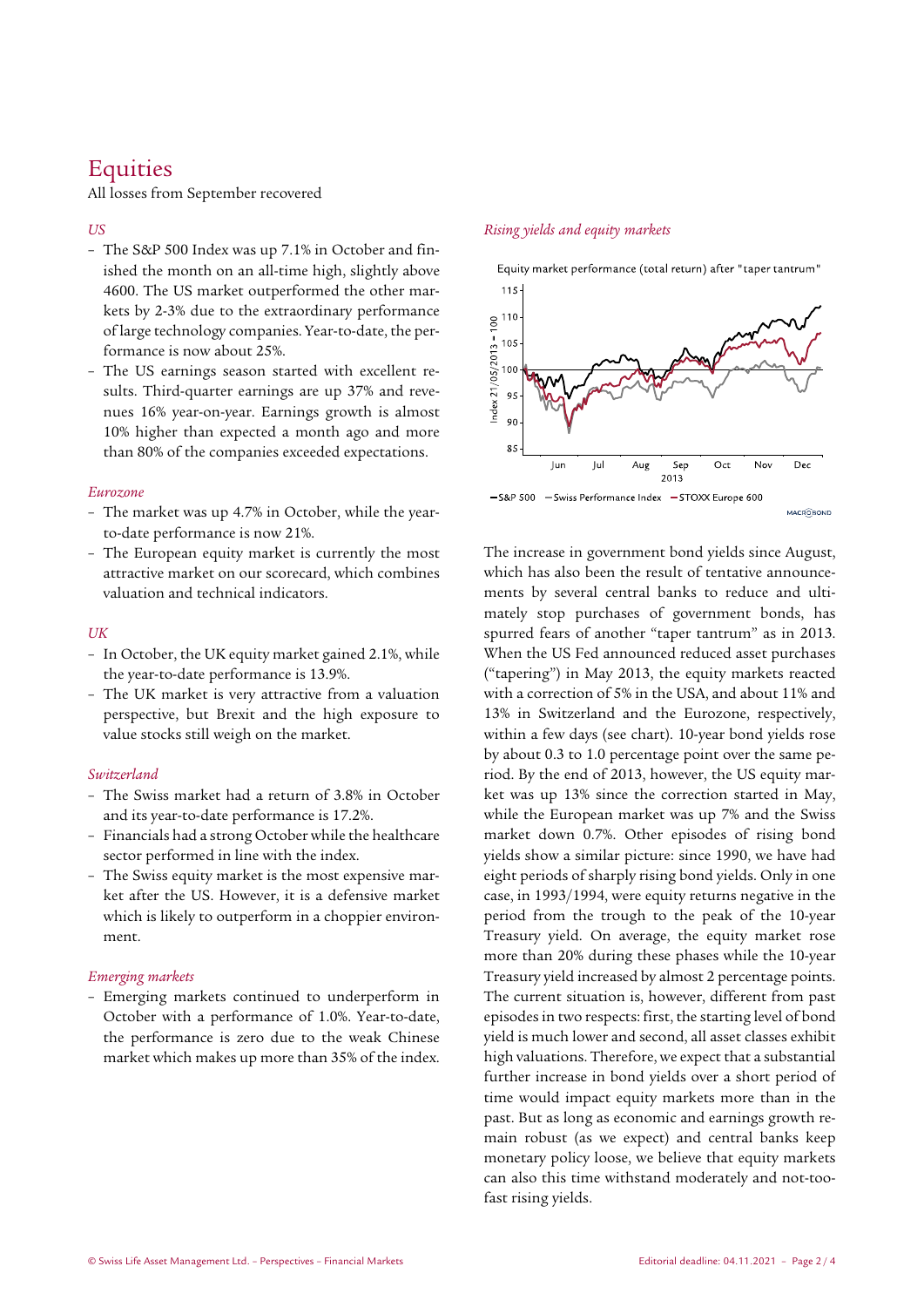## **Currencies**

CHF to remain relatively strong against EUR

#### *US*

- The USD was more or less unchanged on a tradeweighted basis in October.
- Inflation fears intensified, which contributed to a hawkish repricing of Fed policy rate expectations. As the same happened in almost all developed economies, it did not have a major impact on USD exchange rates.
- Nevertheless, interest rate differentials ("carry") remain favourable to the USD, especially against the low-yielding currencies EUR, CHF and JPY. We thus expect the USD to appreciate against these currencies over the medium term.

#### *Eurozone*

- Despite solid economic data, significant inflation surprises and increased market expectations for ECB policy rate hikes, the EUR remained weak in October, especially losing against other European currencies such as CHF, GBP, SEK and NOK.
- We think the markets overreacted to the ECB's October meeting, and indeed, rate hike expectations have already moderated in the first days of November. We therefore reiterate our negative view on EUR/USD.

#### *UK*

- In line with our view, GBP appreciated against USD in October due to increased market expectations for policy rate hikes by the Bank of England.
- We now turn neutral GBP/USD as we think these expectations are fairly priced.

#### *Switzerland*

- In a surprising move, CHF appreciated almost 2% against EUR in October (see main text).
- As yield differentials between Switzerland and Germany are narrow and unlikely to change given the alignment of the SNB's and ECB's monetary policy, we reiterate our neutral view on EUR/CHF.

### *Japan*

- JPY continued to depreciate against USD in the first half of October. USD/JPY then settled at a level of around 114.
- We expect the JPY to remain relatively weak against USD, as the low-growth and low-inflation environment will keep interest rates depressed in Japan.





In October, the CHF showed the third-strongest performance among developed market currencies. Only AUD and NZD had a better performance, both benefitting from a significant repricing of monetary policy expectations. The move was especially striking against the single currency, with EUR/CHF dropping below 1.06 at the end of October and thus approaching the cyclical low from May 2020, when gloom was dominating the economic outlook. This time, however, the franc's strength is not reflective of a "risk-off" mood among investors. Quite to the contrary, risky assets had a fabulous month and the other notorious safehaven currency, the JPY, lost 2.5% on a trade-weighted basis. The "risk-on" sentiment certainly contributed to the weakness, and the political environment is also conducive to more JPY weakness going forward as the recent general election cemented the absolute majority for the ruling LDP party. The continuation of relatively loose monetary and fiscal policy is thus likely in Japan. Absent safe-haven flows, the best explanation for the good performance of CHF against EUR is thus the lack of "carry". At various maturities, Swiss government bond yields are higher than their German counterparts, and financial markets continue to attach a higher probability of a policy rate hike by the SNB than the ECB over the next 12 months (8 bps increase for the ECB vs 18 bps for the SNB at the time of writing). While this seems odd given substantially lower inflation in Switzerland, we do not think that a positive EUR "carry" is likely to return soon. We thus stick to our neutral view on EUR/CHF, even though we acknowledge that risks to the view are asymmetric in the very short term, i.e. a recovery is more likely than a further sell-off of EUR/CHF.